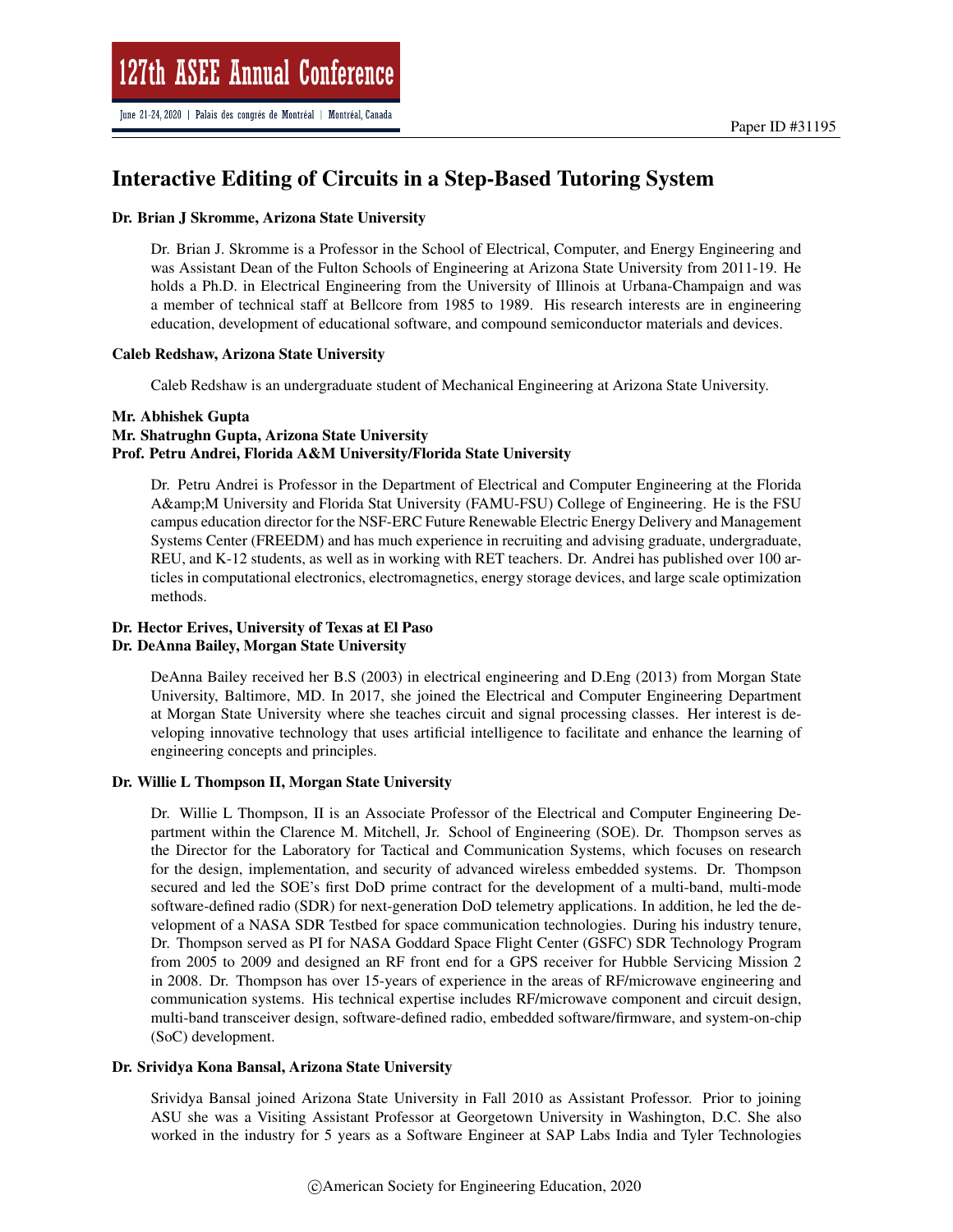in Plano, TX. Her primary research focuses on semantics-based approaches for Big Data Integration, Web service description, discovery & amp; composition, and tools for outcome-based instruction design in STEM education. She is also interested in Software Engineering Education research that focuses on experimenting various delivery models in project-centric courses. She designed and developed a Web service description language called USDL (Universal Service-Semantics Description Language). She is the principal investigator of the Instructional Module Development System (IMODS) that is currently under development and funded by National Science Foundation.

#### Wendy M. Barnard, Arizona State University

Wendy Barnard is an Assistant Research Professor and Director of the College Research and Evaluation Services Team (CREST) at Arizona State University. Dr. Barnard received her Ph.D. from the University of Wisconsin-Madison, where she focused on the impact of early education experiences and parent involvement on long-term academic achievement. Her research interests include evaluation methodology, longitudinal research design, STEM educational efforts, and the impact of professional development on teacher performance. Currently, she works on evaluation efforts for grants funded by National Science Foundation, US Department of Education, local foundation, and state grants.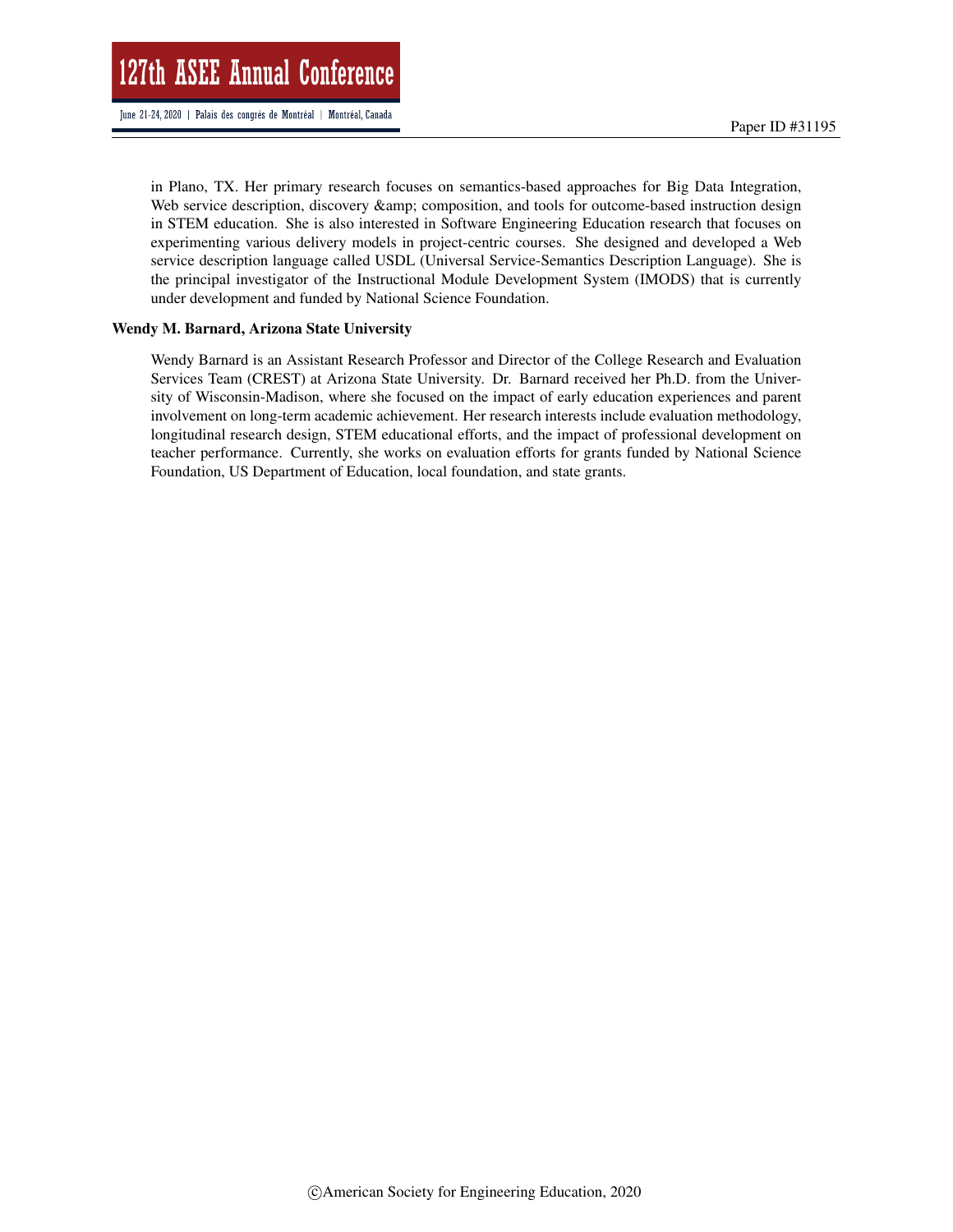# **Interactive Editing of Circuits in a Step-Based Tutoring System**

### **Abstract**

Step-based tutoring systems are known to be more effective than traditional answer-based systems. They however require that each step in a student's work be accepted and evaluated automatically to provide effective feedback. In the domain of linear circuit analysis, it is frequently necessary to allow students to draw or edit circuits on their screen to simplify or otherwise transform them. Here, the interface developed to accept such input and provide immediate feedback in the Circuit Tutor system is described, along with systematic assessment data. Advanced simplification methods such as removing circuit sections that are removably hinged, voltage-splittable, or current-splittable are taught to students in an interactive tutorial and then supported in the circuit editor itself. To address the learning curve associated with such an interface, ~70 video tutorials were created to demonstrate exactly how to work the randomly generated problems at each level of each of the tutorials in the system. A complete written record or "transcript" of student's work in the system is being made available, showing both incorrect and correct steps. Introductory interactive (multiple-choice) tutorials are now included on most topics. Assessment of exercises using the interactive editor was carried out by professional evaluators for several institutions, including three that heavily serve underrepresented minorities. Both quantitative and qualitative methods were used, including focus groups, surveys, and interviews. Controlled, randomized, blind evaluations were carried out in three different course sections in Spring and Fall 2019 to evaluate three tutorials using the interactive editor, comparing use of Circuit Tutor to both a commercial answer-based system and to conventional textbook-based paper homework. In Fall 2019, students rated the software a mean of 4.14/5 for being helpful to learn the material vs. 3.05/5 for paper homework (HW),  $p <$ 0.001 and effect size  $d = 1.11\sigma$ . On relevant exam questions that semester, students scored significantly ( $p = 0.014$ ) higher with an effect size of  $d = 0.64\sigma$  when using Circuit Tutor compared to paper HW in one class section, with no significant difference in the other section.

### **1. Introduction**

A meta-analysis has shown that step-based tutoring, where each step of a student's work is immediately evaluated, is considerably more effective than answer-based tutoring (where only the final answer to a problem is checked) and is almost as effective as a skilled human tutor. Specifically, step-based systems caused improvements of 0.76*σ*, compared to 0.31*σ* and 0.79*σ* for answer-based systems and human tutors, respectively ( $\sigma$  denotes standard deviation) [1]. Previously, we have described a step-based tutoring system in the domain of linear circuit analysis, which is a crucial gateway course in the education of both electrical and many nonelectrical engineers [2-10]. This system features automatic problem generation, where an unlimited number of unique circuit diagrams (not just element values) are created for every user. It provides an unlimited supply of fully worked and explained examples that are isomorphic to the actual problems and has pedagogical features such as automatic coloring of nodes. It further includes specialized interfaces to accept equations, simplified equations, matrices, and numerical answers using a template-based interface to scaffold learning, and an interactive on-screen circuit editor. Students are graded solely on completion of the required number of problems without excessive errors and are allowed to "give up" on any problem and view a fully explained solution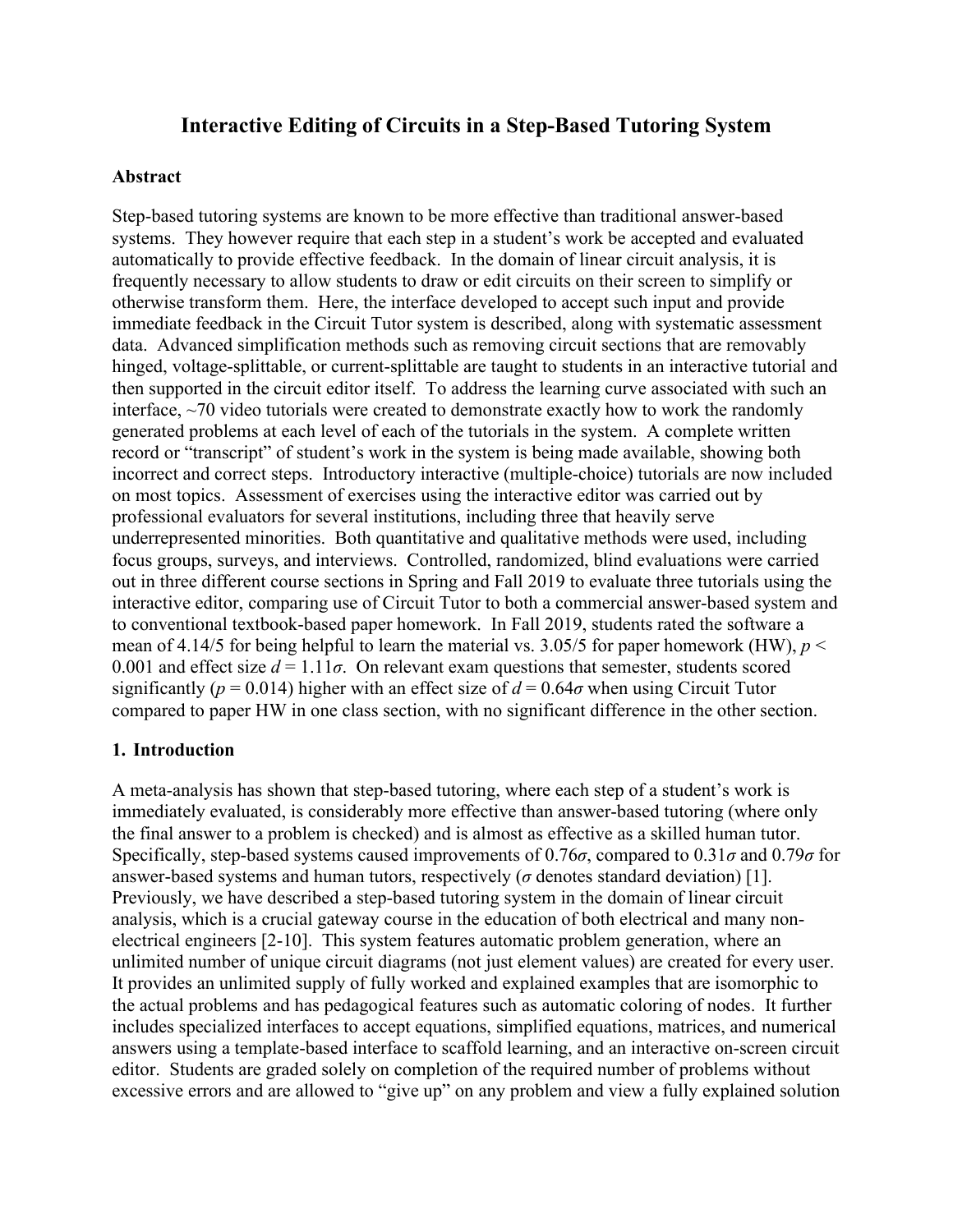without any grade penalty. Instead, they are just given a new problem of the same type to complete, to support mastery learning. Introductory interactive tutorials provide instruction on the required concepts and methods prior to starting the examples and exercises in a game-like format. (The gamification elements currently incorporated in our system include completion certificates, clearly defined progressive levels of difficulty, immediate feedback including sound effects to reinforce progress, and scaffolded learning with increasing challenges. Further items such as a point system and leaderboards are planned in future work. Gamification has frequently been found to improve learning and engagement [11].)

Prior controlled, randomized experiments have shown a 1.21*σ* improvement in learning on writing nodal analysis equations and identifying elements in series and parallel in a laboratorybased experiment and a corresponding improvement of  $0.91\sigma$  in student motivation [3, 4]. A classroom-based assessment in Fall 2014 using random assignment to compare this system to complete nodal and mesh analysis exercises to using the commercial WileyPLUS system found a 0.41 $\sigma$  improvement in that homework score ( $p < 0.008$ ) [7]. It was also observed that 32-34% of WileyPLUS users voluntarily completed additional problems in the step-based system for no credit, whereas *no* users of the step-based system did the reverse [7]. (Surveys and post-tests were not used in this case.) This comparison was repeated in Fall 2015 with addition of a survey and post-test, finding a  $0.72\sigma$  improvement in average post-test scores on nodal analysis when using Circuit Tutor from 49% to 72% ( $p < 0.05$ ) and no significant difference on mesh analysis (corresponding post-test scores of  $65\%$  and  $71\%$ ) ( $p = 0.38$ ) [8, 9]. The survey showed  $86\%$  of students preferred the step-based system and only 9% preferred the commercial answer-based system, and 94% felt the step-based system taught them more effectively and only 3% felt that way about the publisher system [8, 9]. Another classroom-based experiment at a large private university in Fall 2014 found a  $0.97\sigma$  improvement ( $p < 0.001$ ) in post-test scores (using pre-test scores as a covariate) using the step-based system in comparison to using paper exercises to teach concepts of series-parallel relationships [9]. However, reliable results could not be obtained for nodal or mesh analysis in that case due to the lack of random assignment and large differences in pre-test scores.

Here, we describe extensions to the step-based system including the ability to shift or "split" a circuit to create room to insert new elements in the circuit editor, to provide immediate feedback on the correctness of various circuit editing operations, support for advanced simplification methods, video help to ease the learning curve for the user interface, new introductory interactive tutorials on most of the topics, and automated generation of transcripts of student work to aid later review and studying.

Further, we describe extensive assessment of the system by an independent evaluation team including both qualitative and quantitative methods. We describe experiments conducted in Spring 2019 to compare use of this system to use of a commercial, publisher-based system (WileyPLUS) and in Fall 2019 to compare it to use of traditional paper-based homework (HW) from a textbook. The focus on these experiments is on analysis methods requiring use of the circuit editor, including superposition, source transformation, and finding Thévenin and Norton equivalent circuits. Students were randomly assigned to use either the step-based system, or WileyPLUS or paper homework, and then surveyed to learn their opinions of the different approaches as well as tested using quizzes and exams to compare their learning of the relevant material. Blind evaluations were used. Student preferences strongly favored the step-based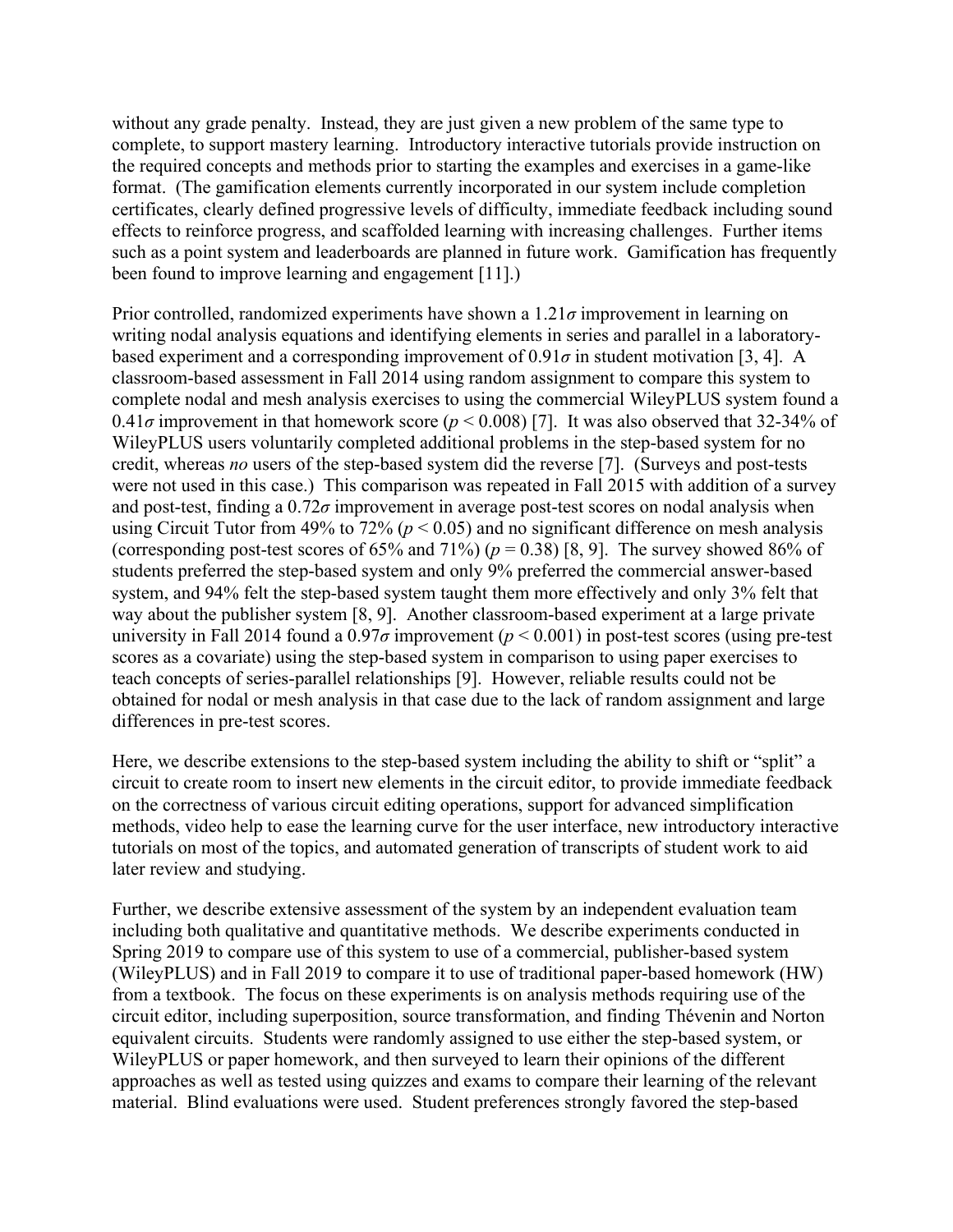system over both alternative approaches and learning outcomes showed statistically significant improvements in some class sections but not in others. Surveys were conducted in several different institutions, including several that heavily serve underrepresented minority students, to assess the suitability of the system for diverse groups of learners.

# **2. Enhanced Interactive Circuit Editor**

The basic features of the step-based system have been described previously, including the threestep problem generation algorithm that creates and validates its own randomly-generated circuit problems, the automated solution and explanation generation algorithms, and the interfaces used to accept and evaluate equations, simplified equations, matrix equations, waveform sketches, and numerical answers [2-10]. A preliminary version of the on-screen circuit editor has also been described [5, 6]. Here, we describe enhancements of the latter to support problems involving superposition, source transformation, and finding Thévenin and Norton equivalent circuits.

The circuit editor (in unrestricted mode) allows students to change element values and polarities, to transform any element into a different type (including short and open circuits), to modify sought currents, voltages, or powers (i.e., unknowns) or control variables for dependent sources on any element, to drag any element to a new position on the editing grid, and to add a new element anywhere on the grid (see Fig. 1 for an example). As there may be insufficient "room" on the editing grid to carry out operations such as source transformations, it also now permits students to shift, split, or compress a circuit as needed to accomplish those tasks. On exiting the editor, the circuit is extensively validated to make sure it is soluble and does not have problems such as disconnected, dangling, or shorted elements and is not more generally "hinged" as discussed elsewhere [12]; i.e., has two or more portions connected only by single wires that are therefore effectively isolated. The editor also now supports terminals such as those needed for Thévenin or Norton equivalent circuits or for "viewing" input impedances, etc., as shown in Fig. 1. Both AC and DC circuits are supported.



Fig. 1. Example of the circuit editing interface being used to carry out a source transformation in a Thevenin/Norton equivalent circuit problem.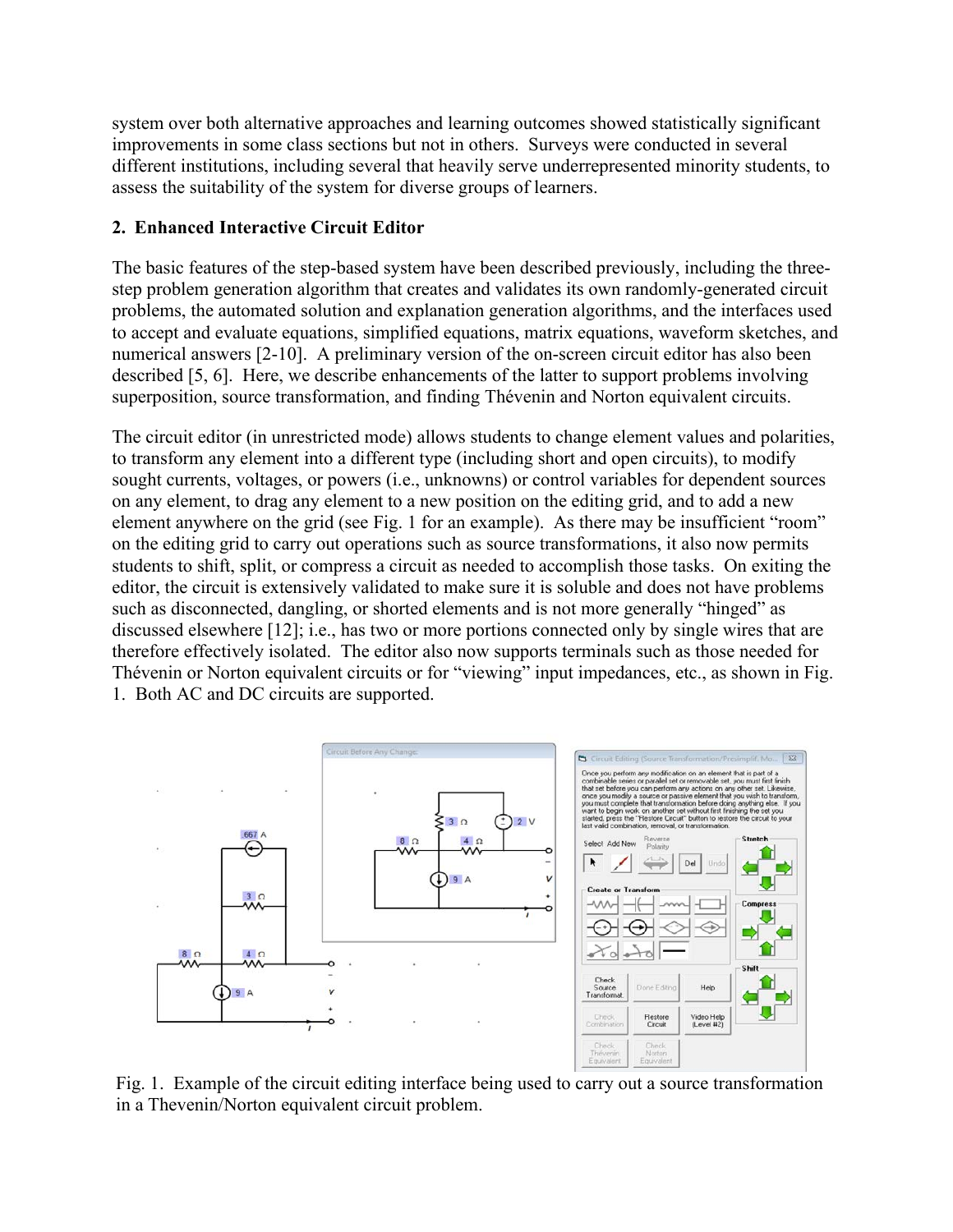The unrestricted editing mode does not however check if students have made specific desired changes in a circuit, however. Its use is currently limited to drawing the final Thévenin or Norton equivalent circuits in problems of that type. Instead, we have implemented four "restricted" editing modes in which student work is checked for validity. In the first, "sourcekilling" mode, the only permitted operation is to "turn off" either independent current or voltage sources in superposition problems by changing them to open or short circuits, respectively. Attempts to do other operations are stopped with warning messages. Mistakes when killing sources are tallied and making excessive mistakes forfeits credit for a problem (though the problem can still be completed for no credit if the student is invested in it). Students can exit this mode after killing sources correctly to finish the analysis of a given child circuit with only one independent source.

In the second, pre-simplification mode, students can combine passive elements in series and parallel, can combine independent sources in series and parallel, and can delete any shorted or "dangling" elements that do not have sought quantities. They can also change "redundant" elements (e.g., those in series with current sources or in parallel with voltage sources, which therefore have no effect on the rest of the circuit) into short or open circuits, as appropriate. They can also carry out advanced simplification methods as discussed in Ref. [12], including removing sections of a circuit that are removably "hinged," "voltage-splittable" or "currentsplittable" (i.e., are isolated from the rest of the circuit by "chains" of voltage or current sources that cause them to have no effect on the rest of the circuit), as long as the removed section and isolating sources have no sought variables. Those methods are taught to students in the introductory tutorial, as circuits textbooks typically do not discuss them. Situations where they are relevant frequently occur in superposition and transient (switched) circuit problems. After each individual operation, the student must check the validity of that operation by clicking a button before proceeding to other operations, to facilitate the checking procedures. Errors are always counted, and excessive errors forfeit problems as noted above.

In the third restricted mode, presimplification using the above methods is possible but "soughtvariable transformations" are also permitted [10]. This procedure (introduced in the introductory tutorial) is relevant, for example, when one wishes to combine elements in series when one of them has a sought voltage or power, which would be destroyed by the simplification. Another case is combining elements in parallel when one of them has a sought current or power, which would again be destroyed. In these cases, students are allowed to replace the sought variable that impedes simplification by one that does not, and in doing so is prompted to write an "auxiliary equation" that relates the old sought variable to the newly created one, so that the deleted variable can still be calculated. For example, a sought voltage on a series element can be replaced by a sought current on that same element (or on another element in series with it), relating the two via Ohm's law. This approach avoids having to go back to a previous circuit diagram to calculate the originally desired variable and makes the process straightforward. As always, errors are tallied and limited. This mode is available both before and after killing sources in superposition problems, for example.

In the fourth restricted mode, illustrated in Fig. 1, presimplification with sought variable transformations are similarly allowed, in addition to source transformations between voltage sources in series with a passive element and current sources in parallel with the same element (provided that those elements lack sought quantities). Source transformations are not however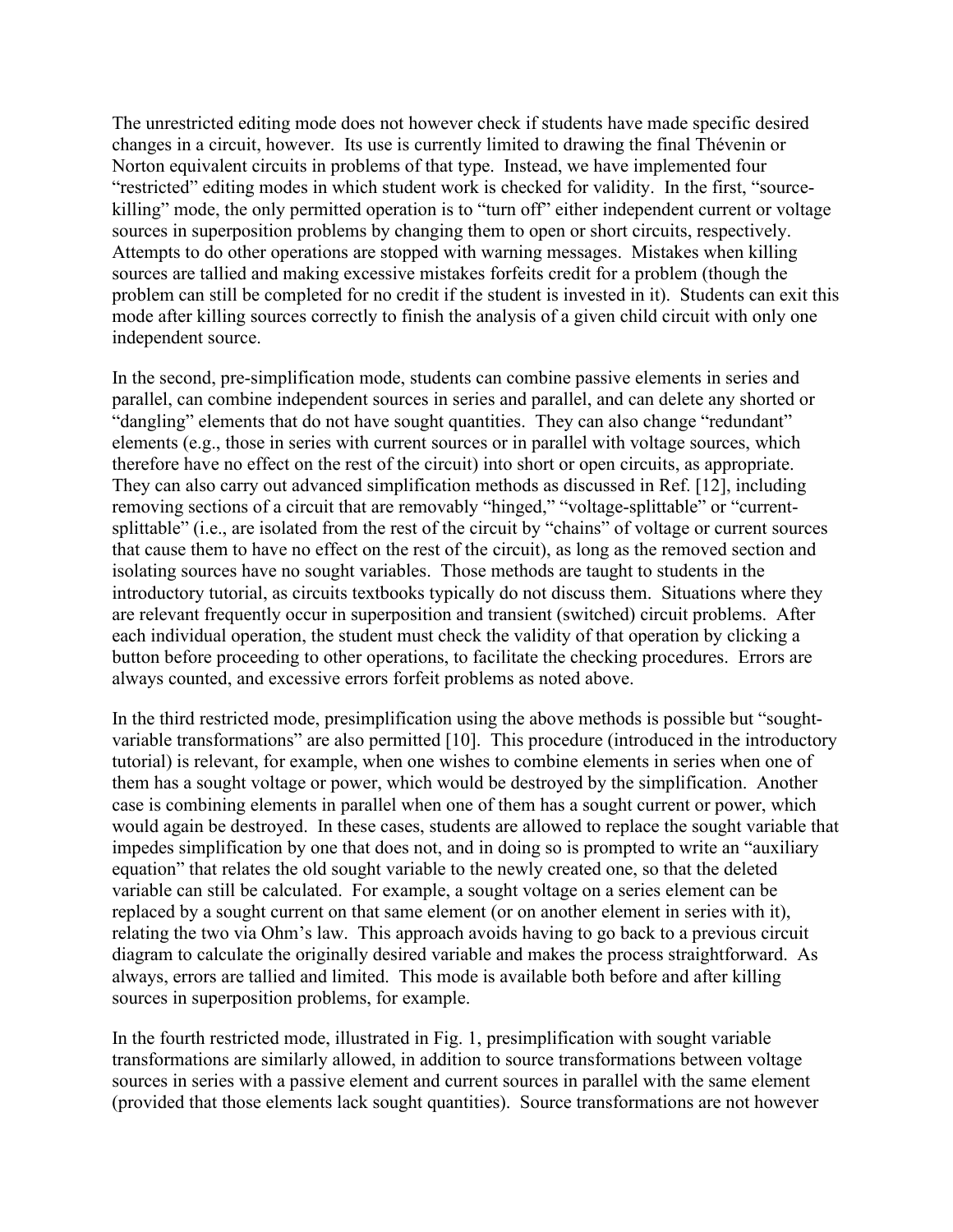permitted when other simplifications are available, as the latter should generally be completed first. Shifting, splitting, and compression operations are available in this mode to help "make room" on the grid for the operations when necessary. Further, the last valid circuit is always shown in an inset window, which is particularly useful when constructing source transformations. This mode is used in both source transformation and

Find the Thévenin and Norton equivalent circuits for this circuit with respect to the indicated terminals



Fig. 2. Example of an advanced simplification operation being performed in Circuit Tutor (removal of a redundant current source).

Thévenin/Norton equivalent circuit problems. As always, each individual transformation or simplification must be checked before performing a different operation, which helps in providing feedback on specific errors a student may make. Use of these restricted editing modes greatly facilitates checking student work, which would otherwise be extremely challenging. Appropriate text-based and video help are available at all times to help students learn the interfaces. An illustration of the support for advanced simplification methods is shown in Fig. 2.

# **3. New Student Support Features**

Prior to 2019, introductory expository multiple-choice tutorials in an interactive format were available for only 5 of the 18 games available at that time. A total of 21 available games are now available with introductory tutorial support for 20 of them (the remaining game is not yet fully released, and a tutorial will be added when it is). These tutorials explain all of the basic concepts required to work problems and may well even be able to replace a conventional textbook once the scope of our system is expanded to cover all relevant topics. Unlike conventional textbooks, this interactive system enables monitoring of student activity and completion including time on task and the correctness or incorrectness of their answers to multiple choice questions. Interactive textbooks of this type are known to be effective in engaging students to read them and improve their success [13-15].

Another new feature introduced starting in Spring 2019 and much more heavily in Fall 2019 and Spring 2020 is video help for each level of each game in the system (a total of 71 videos to date, each typically between 5 and 35 minutes in length). These videos are publicly available in YouTube [16] and illustrate both the operation of the user interfaces as well as the technical aspects of working the problems. Direct links to the appropriate video are available within the software at all appropriate places. They include one that is a general introduction to the system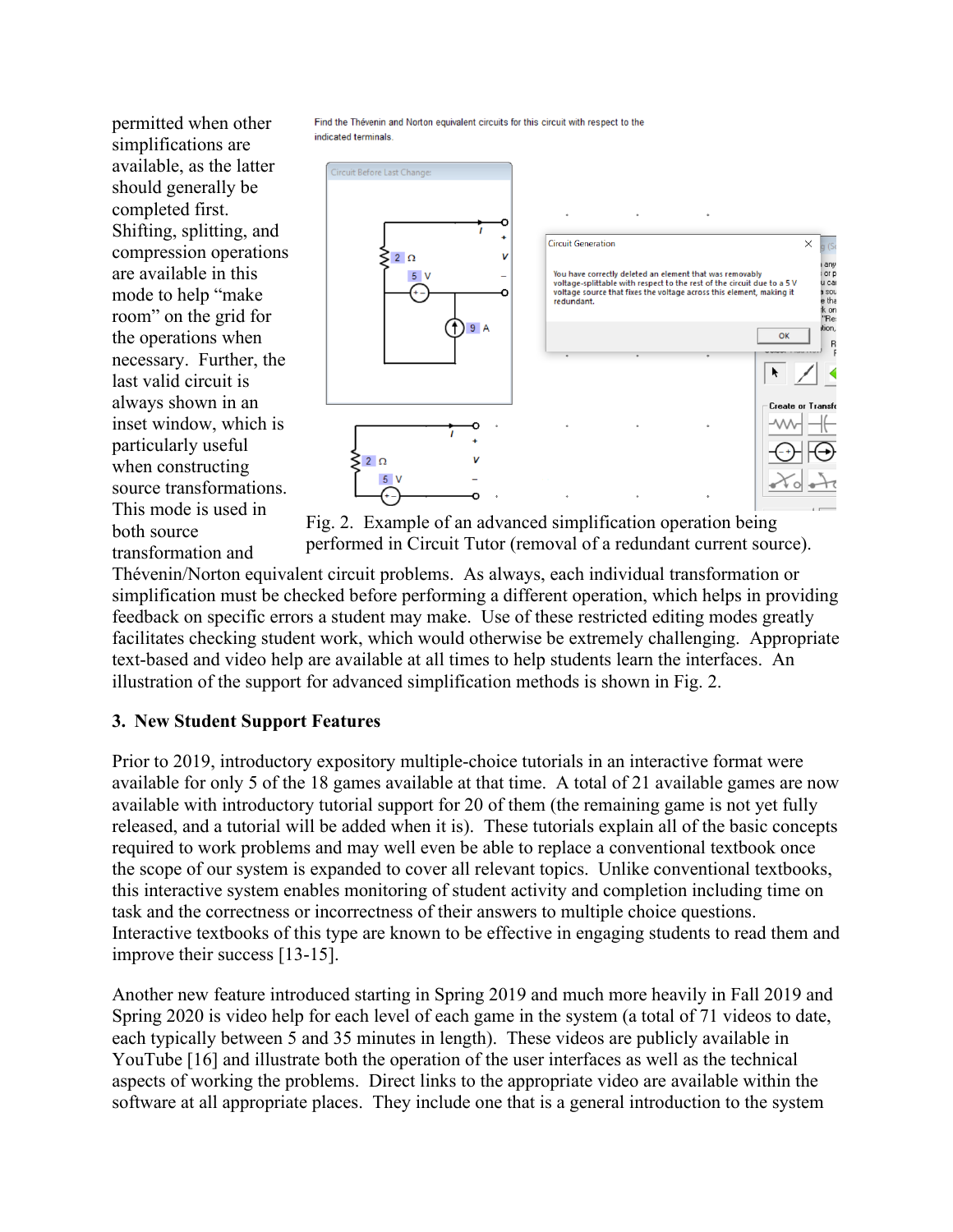and special videos illustrating such topics as doing complex number calculations on calculators (which is often difficult for students) and Gaussian elimination. Where complex number calculations are required to work problems, a calculator emulator is used in the videos to illustrate the procedures, and handwritten algebra is shown on problems requiring algebraic calculations (including AC problems involving complex coefficients, a particular source of difficulty). These videos have proven quite popular with and helpful to students; some have been watched 500 or more times to date.

Another feature being released in Spring 2020 is automatically generated "transcripts" of student work on each problem in a PDF format, showing both correct and incorrect steps they took (labeled as such). A section of a sample transcript is illustrated in Fig. 3. These transcripts are intended to address a key limitation of step-based tutoring systems, namely that students do not normally have any record of the series of steps they took on the screen to solve a problem as they would when working a similar problem on paper. They are expected to be useful to students for later studying and reviewing for exams. The first one created is displayed automatically to students, and subsequent transcripts are accessible directly within the user interface.

### **4. Randomized Comparisons of the Step-Based Tutoring System to a Publisher-Based System or Paper Homework**

### *4.1 Spring 2019 Comparison to WileyPLUS*

## We carried out a randomized, blind comparison of this system to a commercial answer-based system (WileyPLUS) in Spring 2019 as described in more detail elsewhere [10]. Students in one section of the first author's course at Arizona State University (ASU)  $(N = 64)$  were randomly assigned to groups A and B. Group A was required to use Circuit Tutor for the topic of DC superposition, and to do similar problems in WileyPLUS (for the Irwin  $\&$  Nelms textbook [17]) for the topic of DC source transformations as part of one homework assignment. Group B did the reverse, so that both groups used both systems for part of this homework. Videos of problems being worked were available in both Circuit Tutor and in WileyPLUS, but Circuit Tutor did not have introductory tutorials available on these topics at the time of this experiment. Students relied on lectures and the textbook for an introduction to the topics. A single 12-point problem on each topic within a 100-pt. midterm exam was used as a post-test (on the day after the homework was due), and no pre-test was administered given that random assignment should

# Problem Summary

#### User Account: instructor

#### Original problem:



Entered circuit editor in simplification mode. Transformed voltage source correctly:







Fig. 3. Small portion of one column of a transcript generated during a source transformation problem. Equations are also shown when entered (not visible here).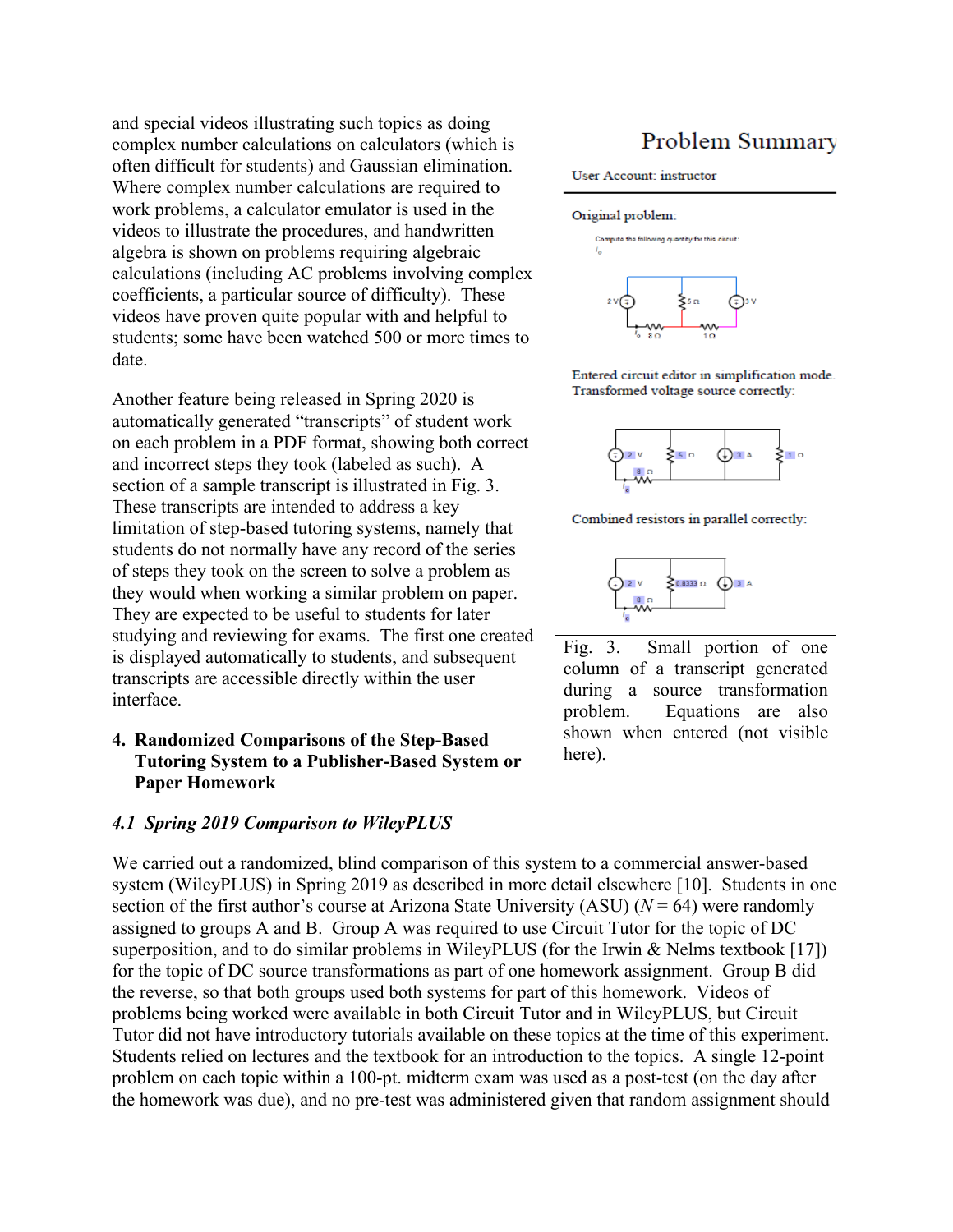|                                                  |                      |            | <b>Source Transformation</b>                    |            |  |  |  |
|--------------------------------------------------|----------------------|------------|-------------------------------------------------|------------|--|--|--|
|                                                  | <b>Superposition</b> |            |                                                 |            |  |  |  |
|                                                  |                      |            | Circuit Tutor WileyPLUS Circuit Tutor WileyPLUS |            |  |  |  |
| N                                                | 32                   |            | 32                                              | 32.        |  |  |  |
| Post-Test Item Score $(0-12)$                    | 6.59 (4.49)          | 6.29(2.80) | 6.71(4.58)                                      | 5.91(2.41) |  |  |  |
| Village to account case on the local devictions. |                      |            |                                                 |            |  |  |  |

TABLE 1. POST-TEST RESULTS FROM RANDOMIZED EXPERIMENT IN SPRING 2019.

Values in parentheses are standard deviations.

avoid significant differences between groups. A survey was subsequently administered to both groups to assess student opinions of both systems and had a 67% response rate. The average scores on the post-test (midterm exam) questions are shown in Table I and were slightly higher in both cases for Circuit Tutor users, but the differences were not statistically significant using a student's *t*-test ( $p = 0.92$  and  $p = 0.56$ ). Results of the student preference survey are shown in Fig. 4 and indicate strong preferences for Circuit Tutor over WileyPLUS for both topics. Qualitative analysis of student comments showed that students preferred the step-based guidance offered by Circuit Tutor, the interactivity and explanations given at the end of each problem, and the immediate feedback [10]. A few students however preferred working problems on paper and a few preferred the greater number errors allowed in WileyPLUS.

### *4.2 Fall 2019 Comparison to Paper Homework*

Another randomized experiment was conducted in two sections of the same ASU course in Fall 2019 to compare Circuit Tutor to conventional paper homework using problems from a textbook [17]. In this case, three different tutorials on DC superposition, DC source transformations, and DC Thévenin/Norton equivalent circuits were tested, along with a tutorial covering similar problems in AC phasor analysis. Optional introductory tutorials were included on all of the DC topics in this instance. Students in both sections were randomly assigned to groups A and B, where group A completed a homework assignment on the three DC topics in Circuit Tutor and the corresponding AC topics using paper homework later in the semester, and group B did the reverse. No pre-test was used in view of the use of random assignment, but students took a quiz on the due date of the HW consisting of one problem on superposition and one on



Fig. 4. Results of a survey comparing student preferences between Circuit Tutor and WileyPLUS in Spring 2019.

Thévenin/Norton equivalent circuits (the latter being easiest to complete using source transformations). Those problems were derived from a different textbook to avoid bias towards either system. They further had two problems on a midterm exam given two days later on the same two topics worth 18 and 20 pts., respectively, on the 100-pt. exam (somewhat different quizzes and exams were given in the two sections). The superposition problem was again taken from another textbook, but the Thévenin/Norton problem was generated using Circuit Tutor. Students who had been assigned to use paper HW however strongly requested access to Circuit Tutor after the quiz but prior to the midterm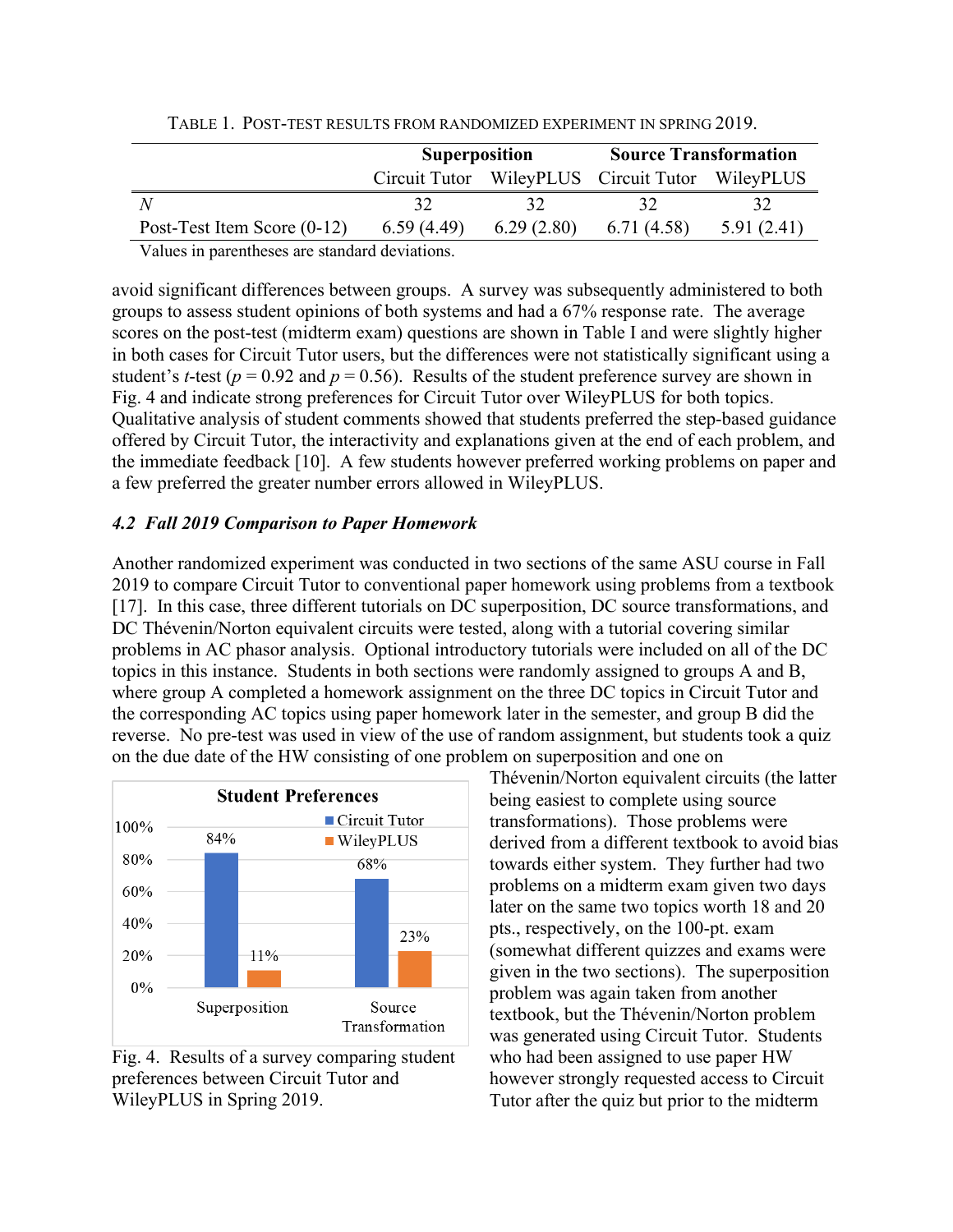|                            | <b>DC</b> Analysis |            | <b>AC Analysis</b> |            |  |
|----------------------------|--------------------|------------|--------------------|------------|--|
|                            | Circuit Tutor      | Paper HW   | Circuit Tutor      | Paper HW   |  |
| Total Quiz Scores (0-100), | 53.4               | 57.7       | N/A                | N/A        |  |
| Section 1                  | (33.3, 29)         | (32.4, 31) |                    |            |  |
| Total Quiz Scores (0-100), | $53.0*$            | $38.3*$    | N/A                | N/A        |  |
| Section 2                  | (27.6, 30)         | (24.4, 32) |                    |            |  |
| Combined** Exam Item       | 63.6               | 62.6       | 77.7               | 69.4       |  |
| Scores $(\% )$ , Section 1 | (32.1, 29)         | (27.0, 31) | (28.7, 29)         | (33.1, 31) |  |
| Combined** Exam Item       | $65.4*$            | $46.9*$    | 70.7               | 66.7       |  |
| Scores $(\%)$ , Section 2  | (27.3, 30)         | (27.6, 32) | (28.2, 30)         | (31.8, 32) |  |
| Relevant HW Score (%),     | 65.0               | 71.2       | 75.6               | 74.6       |  |
| Section 1                  | (41.7, 29)         | (37.2, 31) | (31.0, 29)         | (23.2, 31) |  |
| Relevant HW Score (%),     | $87.7*$            | $69.6*$    | 65.5               | 62.1       |  |
| Section 2                  | (23.9, 30)         | (40.2, 32) | (31.1, 30)         | (37.9, 32) |  |

TABLE 2. RESULTS FROM RANDOMIZED EXPERIMENTS IN FALL 2019.

Main values are means. Values in parentheses are (standard deviations, *N*).

\*Statistically significant difference with *p* ≤ 0.05

\*\*Combination of two question scores totaling 38 points out of 100 for DC Analysis; or single question score worth 22 points out of 100 for AC Analysis

exam. Such access was therefore granted in both sections, resulting in cross-contamination of the groups prior to the exam. All students could access paper HW problems in their textbooks at any time if they so desired, though it seems unlikely based on survey preference data that many did so. A post-test was given after the later HW assignment on AC phasor analysis using those methods in the form of one 22 pt. problem on AC Thévenin/Norton equivalent circuits (the latter being easiest to complete using source transformations) on the second midterm exam, which was worth 100 pts. total. Students at this stage had used both Circuit Tutor and paper HW on the topics in question for either AC or DC circuits, however, so this was not a very clear comparison of the two approaches. Surveys were assigned after both the DC and AC HW assignments on these topics to compare student preferences, worth 20 pts. of extra credit each on the 150 pt. HW assignments. Response rates on the two surveys were 57% and 87%, respectively, in the first section; and 69% and 82%, respectively, in the second section.

The results of the assignment scores, post-test (quiz) scores, and post-test (exam problem) scores are shown in Table 2. (No quiz was given on the AC Analysis topics.) Statistically significant improvements for the students using Circuit Tutor were found for the DC Analysis quiz scores in Section 2 ( $p = 0.046$  with a an effect size of Cohen  $d = 0.54\sigma$ ), the DC Analysis combined exam question scores in Section 2 ( $p = 0.014$ ,  $d = 0.64\sigma$ ), and for the DC Analysis homework scores in Section 2 ( $p = 0.050$ ,  $d = 0.34\sigma$ ). The individual exam question scores also showed significant differences in that section (not shown). No significant differences were found for any item in Section 1, however, or for the AC Analysis items in either section. It is therefore of interest to examine why significant differences were found for one class section but not the other. The same instructor taught both sections (though Section 1 had an undergraduate teaching assistant and Section 2 did not) and lectures were very similar. Homework assignments were identical, and the midterm exams were very similar. One difference seems to be that Section 2 students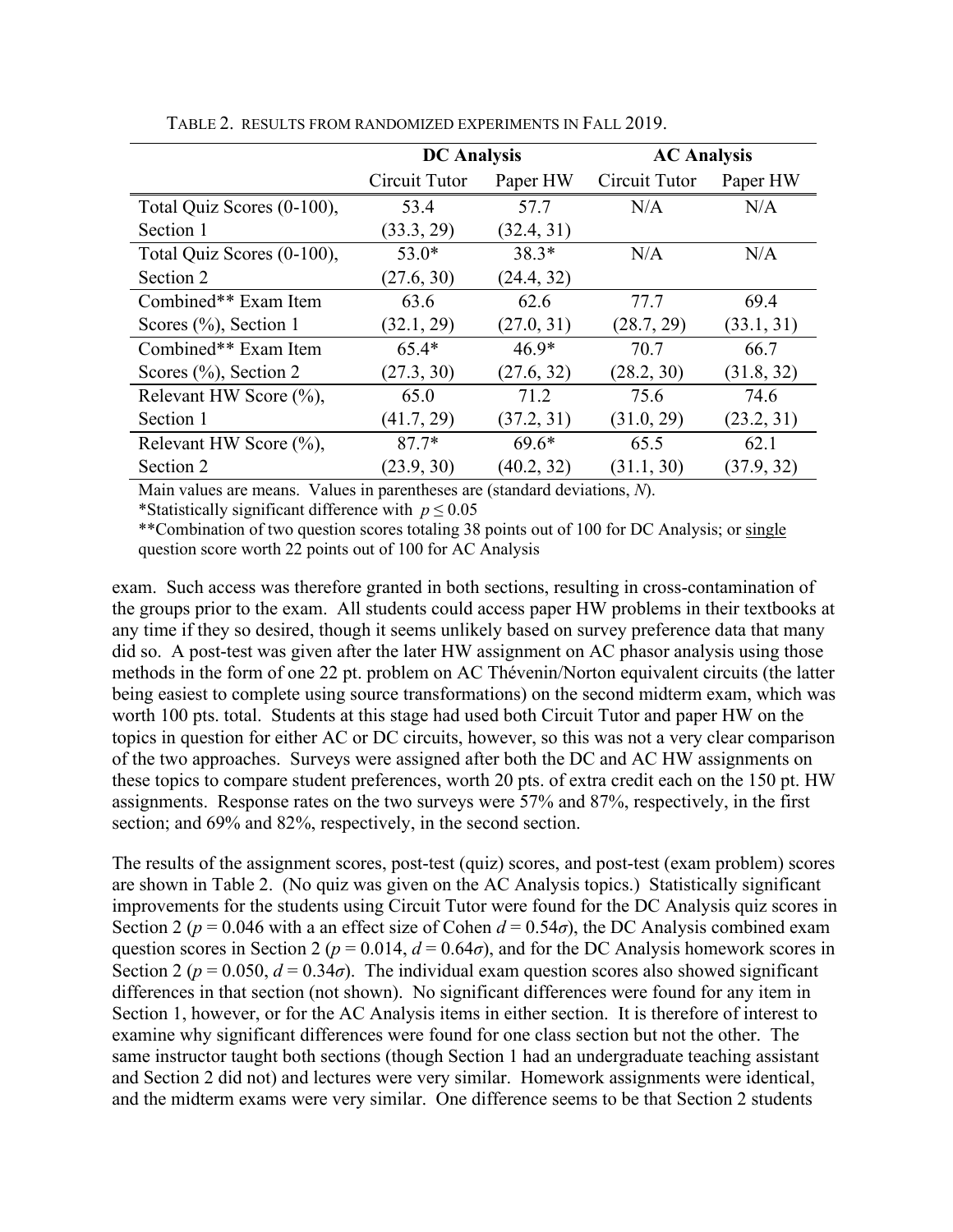completed the Circuit Tutor exercises at a higher rate than did the Section 1 students, as those HW grades are based on successful completion only. The students assigned to do paper HW had comparable HW scores in both sections. It would seem natural that students doing more work in Circuit Tutor could benefit more from it, as is observed, but it is also not clear why they did so in one section more than in the other. Overall, the instructor observed that Section 1 was on average academically stronger than Section 2, as the scores on similar first and second midterm exams were 65.5 and 71.5, respectively, in Section 1; and 57.2 and 63.9, respectively, in Section 2. It may therefore be that academically weaker students benefit more from step-based instruction, whereas stronger students do relatively well with either type of instruction.

The cross-contamination of the two groups noted above on the DC Analysis exam question scores should not be a major factor, though it may reduce the effect sizes we found. That effect would likely improve the performance of those assigned to do paper HW, who were more likely to cross over and use Circuit Tutor. In Section 1, five students completed anywhere from 3-9 of the 9 problems in Circuit Tutor, and in Section 2, two students completed from 3-5 of the 9 Circuit Tutor problems after the quiz and before the exam on DC Analysis. As this effect should if anything enhance the scores of the students doing paper HW, it cannot account for the larger difference between the two groups in Section 2. The number of students assigned to do Circuit Tutor who also did paper HW problems is unknown, but based on the survey results discussed below, is likely to be very small in both sections. It is probably not surprising that no significant differences were found on the AC Analysis problem, given that both groups had by that time used both Circuit Tutor and paper homework on the analysis techniques in either the AC or DC domains (effectively very high cross-contamination). The assignment of groups on the AC topics was done mainly to balance the amount of Circuit Tutor and paper HW for all students in the interest of fairness.

Results from the survey given on the DC Analysis homework assignment in Fall 2019 are shown in Table 3. Large, statistically significant differences were found in the comparison of Circuit Tutor to paper HW, in that students found that the former helped them learn better, was easier to

| <b>Survey Question</b>                                                                                                                                  | <b>Circuit</b><br><b>Tutor</b><br>$(N = 43)$                            | Textbook <i>p</i> -value<br><b>Problems</b><br>$(N = 41)$ |       |       | Cohen's<br>d |
|---------------------------------------------------------------------------------------------------------------------------------------------------------|-------------------------------------------------------------------------|-----------------------------------------------------------|-------|-------|--------------|
| To what extent did this HW assignment<br>help you learn the course material? (1=none<br>at all; $5=a$ great deal)                                       | 4.14<br>(.92)                                                           | 3.05<br>(1.12)                                            | 0.000 | 4.883 | 1.11         |
| How easy or difficult it was for you to<br>understand the HW material? (1=extremely<br>easy; 5=extremely difficult)                                     | 2.91<br>(1.0)                                                           | 3.83<br>(.74)                                             | 0.000 | 4.838 | 1.10         |
| Rate your agreement: "I would have<br>preferred a different HW method for<br>learning the HW #4 assignment"<br>(1=somewhat disagree*; 5=strongly agree) | 1.63<br>(1.02)                                                          | 3.90<br>(1.24)                                            | 0.000 | 9.138 | 2.07         |
| Values are means (std. deviations).                                                                                                                     | *Category label unintentional; should have been<br>"strongly disagree." |                                                           |       |       |              |

TABLE 3. SURVEY RESULTS FOR A HW ASSIGNMENT ON DC ANALYSIS METHODS IN FALL 2019.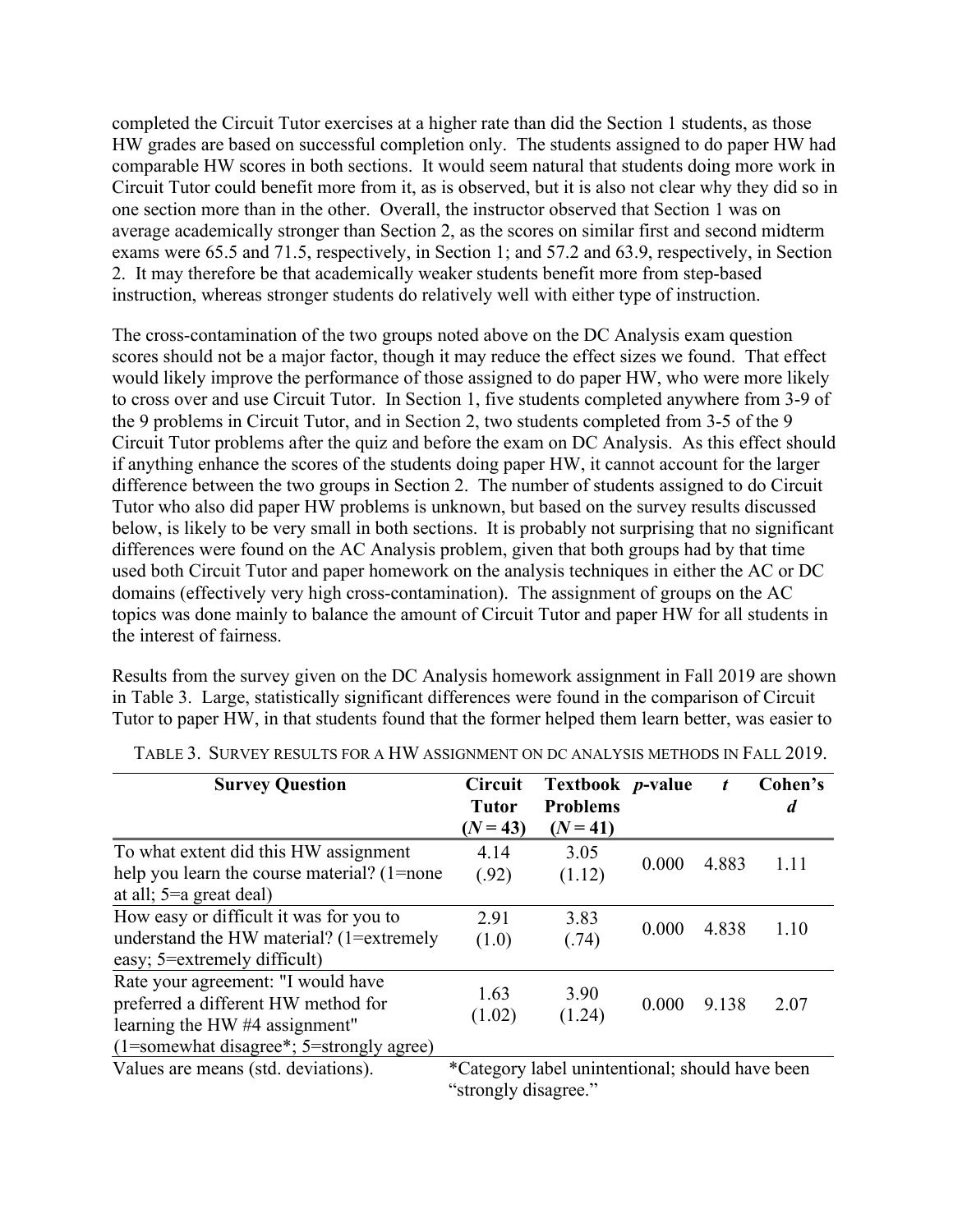understand, and they preferred it more over alternative approaches than paper HW users did. Similar results showing strong preferences for Circuit Tutor were obtained on the AC Analysis homework assignment.

When asked to provide comments on the homework methods, those who used Circuit Tutor in Fall 2019 stated that receiving immediate feedback was helpful. Some examples included:

*I appreciate Circuit Tutor because it is great for practicing problems and you know your mistakes. With paper problems you could be doing it wrong and not know until you get feedback from someone which sometimes can be too late to help.* 

*Circuit Tutor is a perfect replacement for paper homework because students are still able to work with and transform circuits without having to rewrite the circuit every time. This saves on the time students lose by drawing circuits rather than learning more about them.* 

However, there were some comments that transitioning from CT to handwritten problem solving on quizzes was tedious when not practicing that technique for homework. As one person stated,

*I really like Circuit Tutor, but if that is the only experience you have of circuit simplification and analysis then doing a quiz/test on paper is a rude awakening.* 

Those students who were assigned to complete the textbook problems reiterated the above statement by indicating that, "Being a written assignment, it felt closer to exam conditions than Circuit Tutor" and "It replicates what an exam would be like."

# **5. Student Usage and Overall Evaluations**

To date, this system has been used by over 6000 students and 59 distinct instructors in 159 class sections at 13 different colleges and universities. A comprehensive end-of-semester survey was employed to assess the most recent expanded version of the software in Fall 2019 at three participating institutions. Results of this survey are summarized in Fig. 5. The item "Circuit Tutor exhibits ease of use" is actually an average of three separate related items: "The supporting instructions for using Circuit Tutor were clear and easy to follow," "I quickly and easily learned how to use Circuit Tutor," and "Circuit Tutor was easy to use." The percentages of students who found Circuit Tutor helpful to learn the material were quite high, though in this and in other categories the responses were more positive from students at ASU where the software was developed than at the two heavily minority-serving institutions, Morgan State University (MSU) and The University of Texas at El Paso (UTEP). Some of this difference may be due to the different typical student backgrounds and populations at each institution. Students at MSU and UTEP tended to find the exercises at the higher levels of difficulty more challenging than did many of the students at ASU, though some students there were also challenged by them. It may be desirable to introduce more features to customize the level of the exercises to different student populations and to give instructors more flexibility on which levels they can choose to assign. Such adaptations will be explored in future work.

The biggest differences between institutions appeared to be on the preference between Circuit Tutor and other options, which may reflect the use of different electronic homework systems at different institutions. For example, WileyPLUS is used at ASU and Pearson's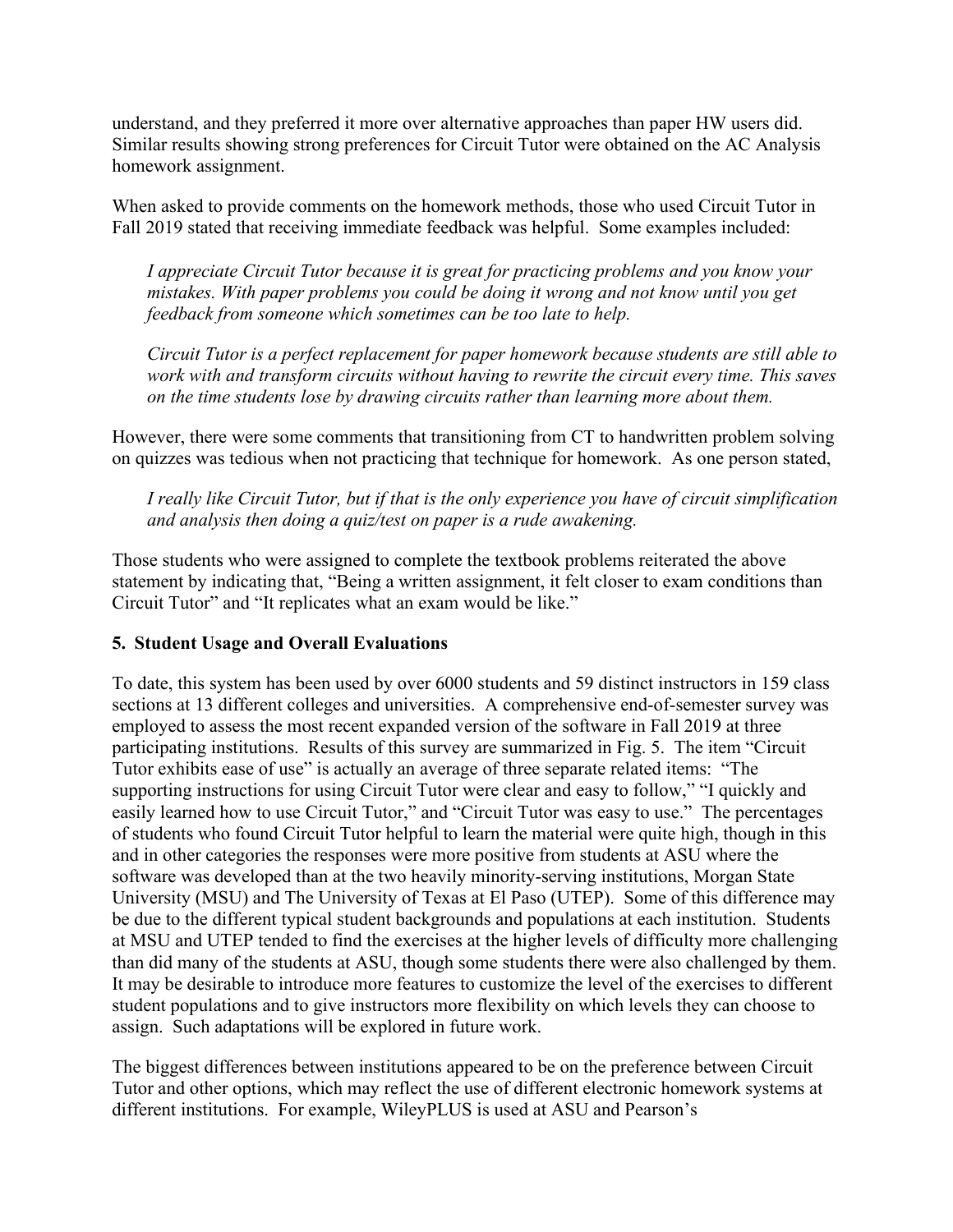

Fig. 5. Results of an end-of-semester survey at three different institutions in Fall 2019 covering the entire Circuit Tutor system (not just the topics covered in the randomized experiments).

Mastering Engineering is used at UTEP. A sizable fraction  $(\sim 73\%)$  of students at ASU would like to use Circuit Tutor again, but percentages at the other schools were at or a bit below 50%. The lowest ratings were on the somewhat dated look and feel of the program, due to the limitations of the platform used to develop it. We will explore options to improve the graphical appearance within the constraints of the platform. The significant number of new help videos being made available in Spring 2020 should help to improve the ease of use, and other options to do so will be explored. In particular, better links to instructional information on the program are being incorporated into the web site and the downloadable software.

# **6. Conclusions**

A step-based tutorial system focused on linear circuit analysis has been expanded to incorporate immediate feedback on on-screen editing operations on circuit diagrams, which to our knowledge has not previously been implemented. Advanced simplification methods have also been incorporated in the program. These capabilities have enabled development and use of new tutorials covering topics such as superposition, source transformations, and Thévenin/Norton equivalent circuits in both DC and AC domains (to be extended later to the Laplace domain). A full range of introductory interactive tutorials similar to a textbook has now been introduced that covers nearly all currently supported topics. Video help is now available for virtually every level of every exercise in the program to demonstrate both use of the program interfaces and the technical content. Transcripts of student work are being introduced to support later studying and review, to overcome a traditional limitation of electronic tutoring systems.

Assessment activities have included randomized, blind experiments in three different large class sections to assess both student learning and preferences in the newly developed tutorials that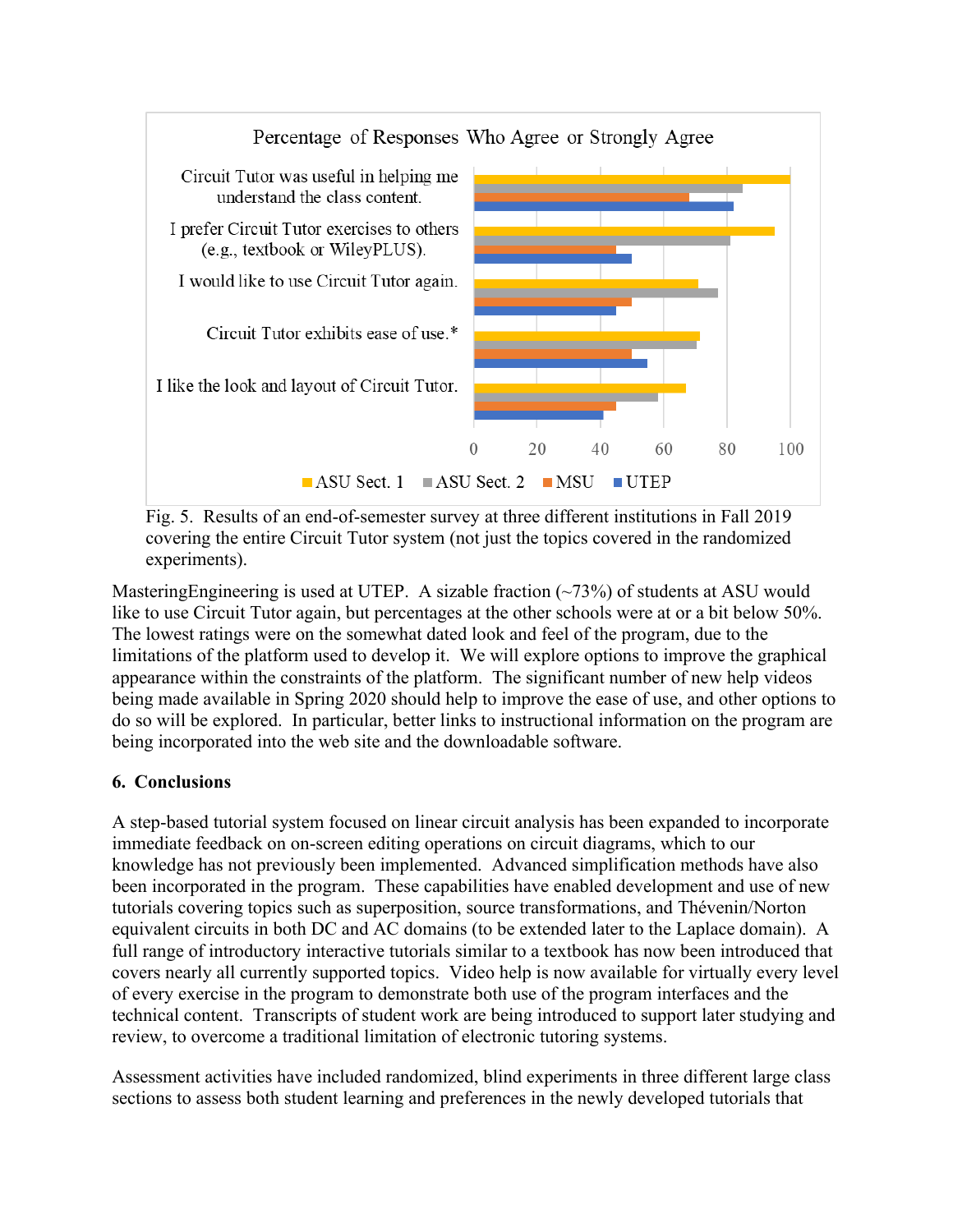require extensive use of the circuit editor. No significant difference in learning outcomes was found in Spring 2019 on these topics compared to the commercial WileyPLUS system, but students preferred the step-based system by wide margins (68-84%), in keeping with prior results on other modules. In Fall 2019, a randomized comparison to the use of paper homework yielded a statistically significant improvement in learning outcomes on post-tests with effect sizes of 0.54-0.64*σ* in one class section with lower average performance, but a section with higher average performance showed no statistically significant difference. Both sections however showed very strong preferences for the step-based system over traditional paper homework, due to the detailed guidance, graded levels of difficulty, and immediate feedback provided by the former. Overall assessments of the system showed generally positive student feedback, though it was more positive at the large public university in comparison to the minority-serving institutions.

Some students did express a preference for working problems on paper, because doing so is more similar to working problems on exams (without the guidance and scaffolding that Circuit Tutor provides), and because doing so gives them more freedom and physically writing out solutions help aid memory. These comments are very well taken, and we believe that the optimal approach likely involves using the step-based system for the majority of the HW, followed by a problem or two that must be worked on paper to transition to a more exam-like scenario. The tutoring system could be adapted to generate the problems automatically for these paper exercises and check the final answers (without the detailed guidance and step-based input normally used), and thereby still offer the advantage of rapid feedback while preventing the use of solution manuals and copying. This approach will be explored in future work.

# **7. Acknowledgments**

This work was supported by the National Science Foundation through the Improving Undergraduate STEM Education and Transforming Undergraduate Education in Science, Technology, Engineering and Mathematics Programs under Grant Nos. 1821628, 1044497, and 1323773. We thank J. Aberle, G. Abousleman, M. Ardakani, J. Blain Christen, S. Chickamenahalli, S. Dahal, A. Ewaisha, R. Ferzli, G. Formicone, S. Goodnick, R. Gorur, O. Hartin, S. Jayasuriya, G. Karady, R. Kiehl, H. Mao, B. Matar, A. Maurer, D. Meldrum, B. Moraffah, C.-Z. Ning, S. Ozev, L. Sankar, A. Shafique, W. Shi, D. Shin, M. Tao, C. Tepedelenlioglu, T. Thornton, G. Trichopoulos, D. Vasileska, C. Wang, Y. Weng, M. Wong, Yu Yao, Hongbin Yu, and Hongyu Yu for using our software in their sections of EEE 202 at ASU. We thank W. Thompson II and Y. Astatke for using our software at Morgan State University, H. Underwood, R. Fish, and D. Pratt for using it at Messiah College, J. D. Irwin for using it at Auburn University, J. Ross and H. Xu for using it at University of the Pacific, V. Gupta for using it at the University of Notre Dame, A. Holmes for using it at the University of Virginia, G. Gilmore for using it at North Carolina A&T State University, O. Nare for using it at Hampton University, and T. Frank and B. Matar for using it at Glendale, South Mountain, and Chandler-Gilbert Community Colleges. We thank Don Fowley of John Wiley & Sons, Inc. for supporting the project.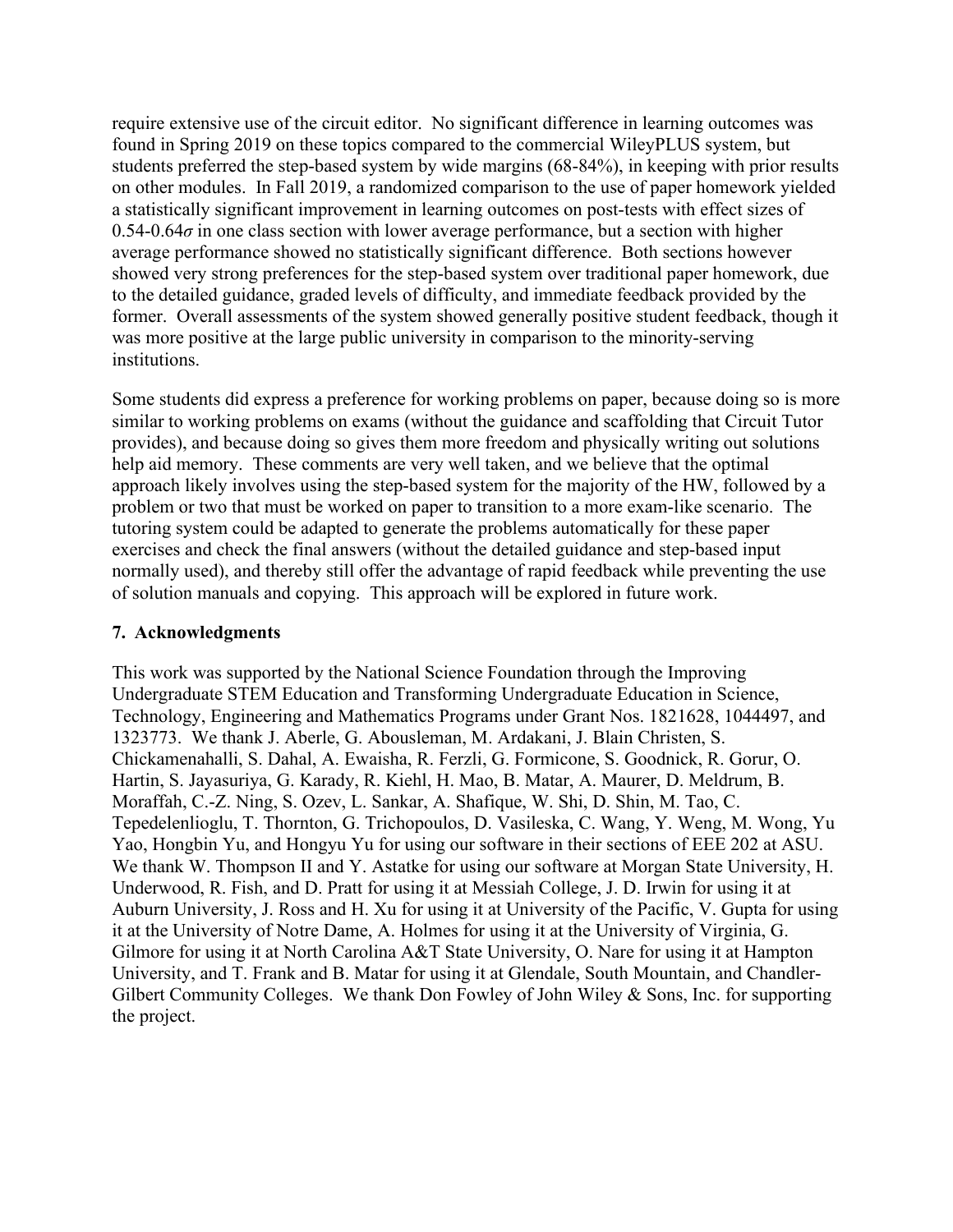### **References**

- [1] K. VanLehn, "The relative effectiveness of human tutoring, intelligent tutoring systems, and other tutoring systems," *Educat. Psychologist*, vol. 46, pp. 197-221, 2011.
- [2] C. D. Whitlatch, Q. Wang, and B. J. Skromme, "Automated problem and solution generation software for computer-aided instruction in elementary linear circuit analysis," in *Proceedings of the 2012 American Society for Engineering Education Annual Conference & Exposition*. Washington, D.C.: Amer. Soc. Engrg. Educat., 2012, pp. Paper 4437.
- [3] B. J. Skromme, C. D. Whitlatch, Q. Wang, P. M. Rayes, A. Barrus, J. M. Quick, R. K. Atkinson, and T. Frank, "Teaching linear circuit analysis techniques with computers," in *Proceedings of the 2013 American Society for Engineering Education Annual Conference & Exposition*. Washington, D.C.: Amer. Soc. Engrg. Educat., 2013, pp. 7940-1-7940-11.
- [4] B. J. Skromme, P. J. Rayes, C. D. Whitlatch, Q. Wang, A. Barrus, J. M. Quick, R. K. Atkinson, and T. S. Frank, "Computer-aided instruction for introductory linear circuit analysis," in *Proceedings of the 2013 IEEE Frontiers in Education Conference*. Piscataway, NJ: Inst. Electrical & Electronics Engrs., 2013, pp. 314-319.
- [5] B. J. Skromme, P. J. Rayes, B. Cheng, B. McNamara, A. S. Gibson, A. Barrus, J. M. Quick, R. K. Atkinson, Y.-F. Huang, and D. H. Robinson, "Expansion and evaluation of a step-based tutorial program for linear circuit analysis," in *Proceedings of the 2014 American Society for Engineering Education Annual Conference & Exposition*. Washington, D.C.: Amer. Soc. Engrg. Educat., 2014, pp. 10301-1-10301-14.
- [6] B. J. Skromme, P. Rayes, B. E. McNamara, X. Wang, Y.-F. Huang, D. H. Robinson, X. Gao, and T. Thompson, "Recent progress in step-based tutoring for linear circuit analysis courses," in *Proceedings of the 2015 American Society for Engineering Education Annual Conference & Exposition*, Seattle, WA, 2015, pp. 14118-1–14118-16.
- [7] B. J. Skromme, P. J. Rayes, B. E. McNamara, V. Seetharam, X. Gao, T. Thompson, X. Wang, B. Cheng, Y.-F. Huang, and D. H. Robinson, "Step-based tutoring system for introductory linear circuit analysis," in *Proceedings of the 2015 IEEE Frontiers in Education Conference*, 2015, pp. 1752-60.
- [8] B. J. Skromme, B. E. McNamara, X. Gao, B. Korrapati, V. Seetharam, Y.-F. Huang, and D. H. Robinson., "Interactive tutorial system for linear circuit analysis: Impact on learning and novel tutorials," in *Proceedings of the 2016 American Society for Engineering Education Annual Conference & Exposition*, New Orleans, 2016, pp. 25439-1-25439-16.
- [9] B. J. Skromme, V. Seetharam, X. Gao, B. Korrapati, B. E. McNamara, Y.-F. Huang, and D. H. Robinson, "Impact of step-based tutoring on student learning in linear circuit courses," in *Proceedings of the 2016 IEEE Frontiers in Education Conference*. Piscataway, NJ: Inst. Electrical & Electronics Engrs., 2016, pp. 1-9.
- [10] B. J. Skromme, S. K. Bansal, W. M. Barnard, and M. A. O'Donnell, "Step-based tutoring software for complex procedures in circuit analysis," in *Proceedings of the 2019 IEEE Frontiers in Education Conference*. Piscataway, NJ: Inst. Electrical & Electronics Engrs., 2019.
- [11] J. Hamari, J. Koivisto, and H. Sarsa, "Does Gamification Work? A Literature Review of Empirical Studies on Gamification," in *47th Hawaii International Conference on System Science*, 2014, pp. 3025-3034.
- [12] B. J. Skromme and D. H. Robinson, "Addressing barriers to learning in linear circuit analysis," in *Proceedings of the 2015 American Society for Engineering Education Annual Conference & Exposition*, Seattle, WA, 2015, pp. 14125-1–14125-15.
- [13] A. Edgcomb, F. Vahid, R. Lysecky, and S. Lysecky, "Getting Students to Earnestly Do Reading, Studying, and Homework in an Introductory Programming Class," in *Proceedings of the 2017 ACM SIGCSE Technical Symposium on Computer Science Education*. Seattle, Washington, USA: Association for Computing Machinery, 2017, pp. 171–176.